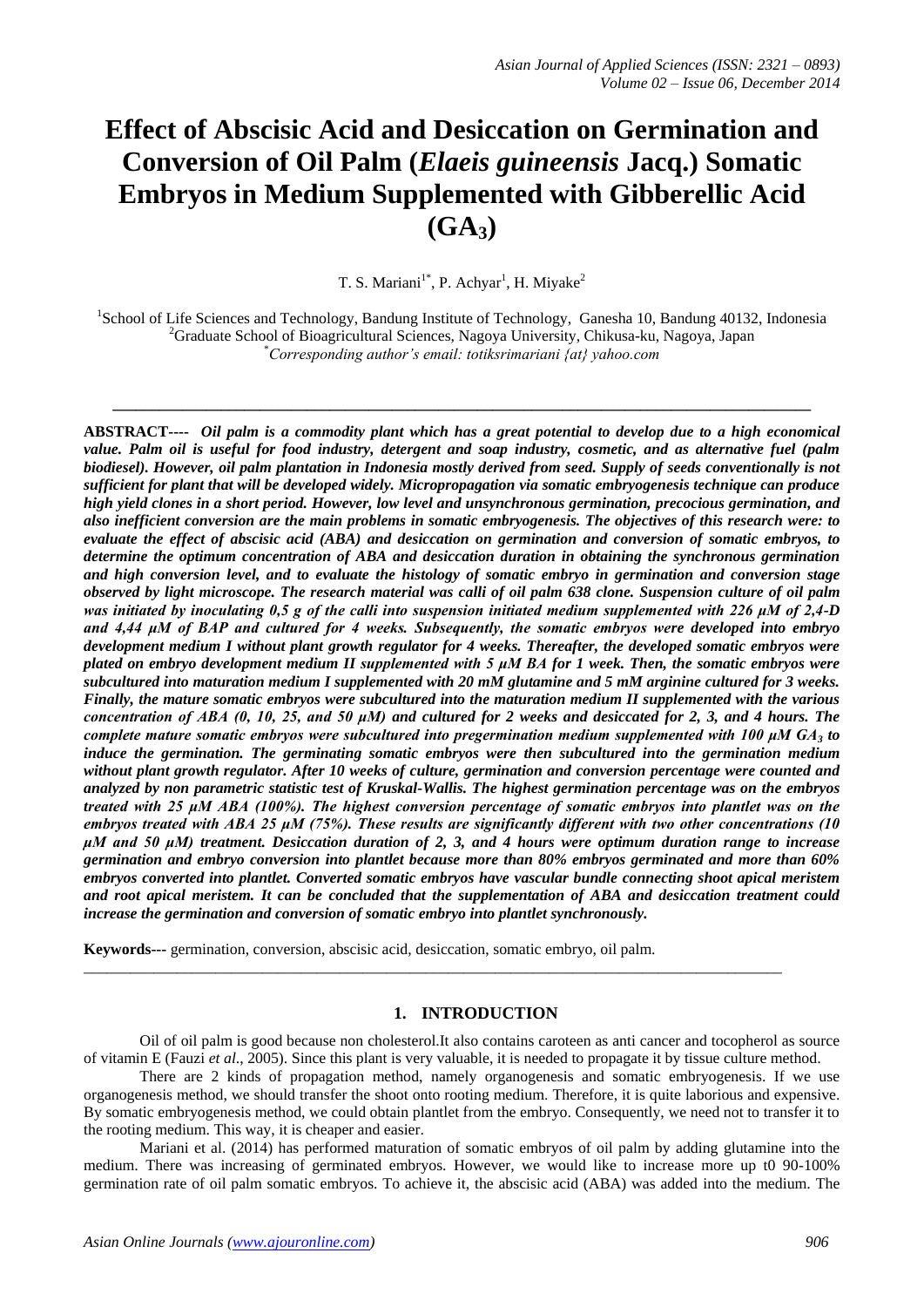purpose is to achieve final maturation of somatic embryos. By adding the ABA, somatic embryos will dessicate as normal seed when in dormancy period.

After underwent the dessication process, it is necessary to add giberellic acid. By adding the giberellic acid, the activity of ABA will be decreased and the embryo could germinate normally.

- Based on the background above, the purpose of this study were as follows:
- 1. To evaluate the effect of ABA on the germination of somatic embryos
- 2. To observe the structure of germinated somatic embryo by light microscopy

# **2. MATERIAL AND METHOD**

# *2.1 Material*

The material of this study was the somatic embryos of oil palm that have been underwent the following process : **Table 1. The stages of somatic embryogenesis in oil palm clone 638**

| Those 11 The studies of sommute employed through the only crone oper |                          |                  |                              |                  |  |  |
|----------------------------------------------------------------------|--------------------------|------------------|------------------------------|------------------|--|--|
| N <sub>0</sub>                                                       | <b>Stages of somatic</b> | <b>Medium</b>    | Plant growth regulator or    | <b>Incubatio</b> |  |  |
|                                                                      | embryogenesis            |                  | supplemen                    | n time           |  |  |
|                                                                      | Induction                | MIS <sub>4</sub> | 2,4-D 226 μM; BAP 4,44 μM    | 4 weeks          |  |  |
|                                                                      | Development I            | <b>MPE I</b>     |                              | 4 weeks          |  |  |
|                                                                      | Development II           | <b>MPE II</b>    | $BA 5 \mu M$                 | 1 week           |  |  |
| 4                                                                    | <b>Maturation I</b>      | MM I             | glutamin 20 mM; arginin 5 mM | 3 weeks          |  |  |
|                                                                      | Maturation II            | MM II            | ABA 0; 10; 25; 50 μM         | 2 weeks          |  |  |

After culturing in MM II, the somatic embryos were dessicated for 2,3, and 4 hr (Figure 1).



**Figure 1. Oil palm somatic embryos during dessication process**

### *2.2 Methods*

# **2.2.1 Germination medium**

For observing the development of shoot and root, the dessicated somatic embryos were cultured on germination medium. There were 2 kinds of germination, namely pre-germination medium (MPG) and germination medium without hormone (MTH) (Tabel 2).

| <b>Tabel 3. Composition of germination medium</b> |                                |                  |                |                      |  |  |  |
|---------------------------------------------------|--------------------------------|------------------|----------------|----------------------|--|--|--|
| <b>Medium</b>                                     | <b>Basic medium</b><br>Hormone |                  | <b>Sucrose</b> | <b>Gelling agent</b> |  |  |  |
| MPG                                               | Touchet                        | $GA_3 100 \mu M$ | 3 %            | Phytagel $0.25\%$    |  |  |  |
| MTH                                               | Touchet                        |                  | 3%             | Phytagel 0.25 %      |  |  |  |

#### **Tabel 3. Composition of germination medium**

#### **2.2.2 Subculture**

The somatic embryos were subcultured onto MPG medium. One petri dish contain 5 somatic embryos. The condition of culture was  $27^{\circ}$ C and 12 hr photoperiod for 10 weeks. The somatic embryos with shoots were then subcultured onto MTH medium. In this medium, the shoot and root developed.

### **2.2.3 Quantitative analysis**

Plantlet was counted from the culture after 10 weeks in medium. The statistic anaysis was Kruskal-Wallis and *multiple comparison* Post Hoc Tamhane's T2. The purpose was to analzed the data quantitatively so that the optimum ABA concentration and dessication duration would be known.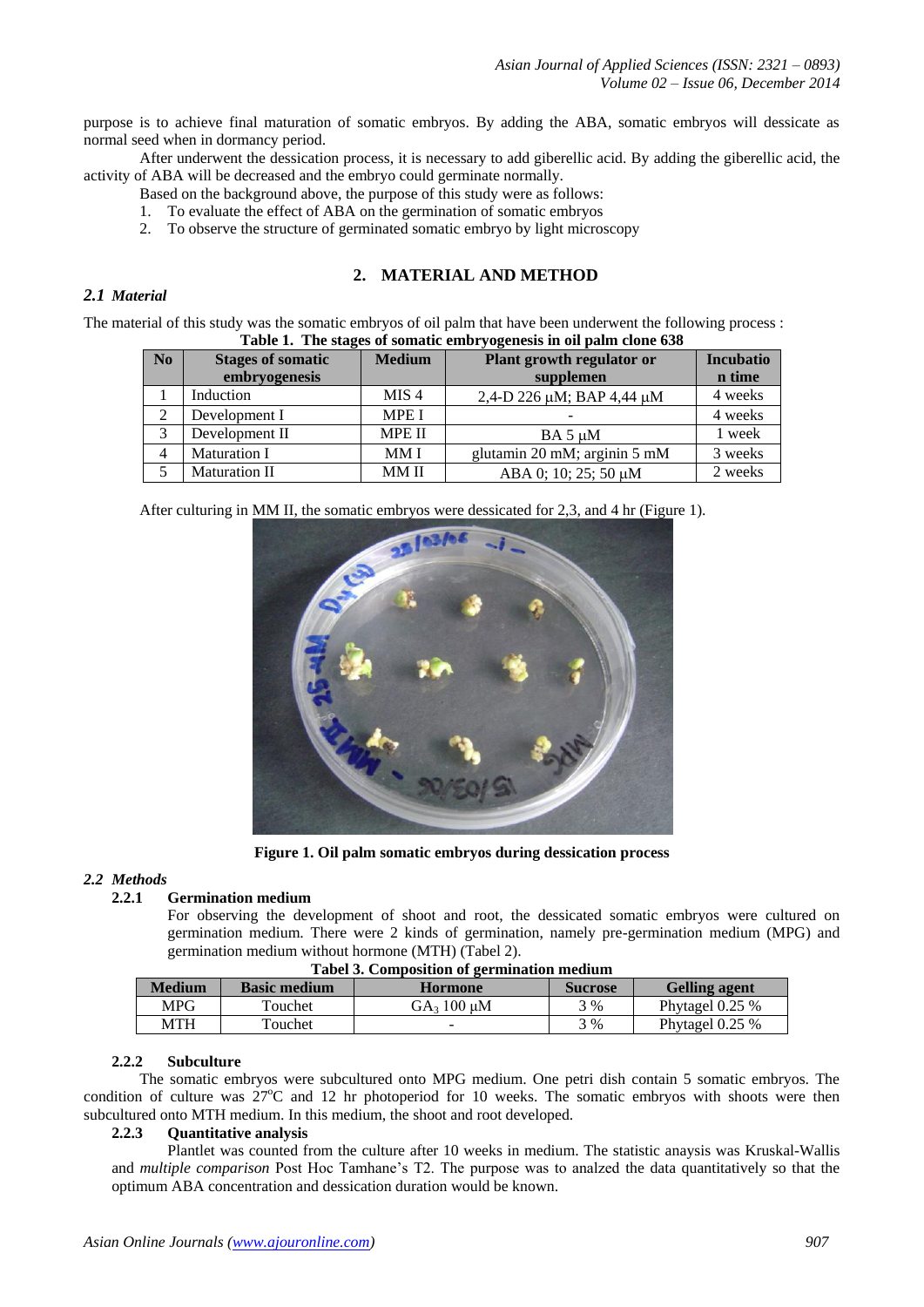#### **2.2.4 Observation by light microscopy**

The germinated somatic embryos were fixed by paraffin method. Then, semithin sections were made and stained with Mayer's Hemalum. Thereafter the semisectioned samples were observed by light microscopy.

## **3. RESULT AND DISCUSSION**

#### *3.1. Effect of Abscisic acid (ABA) supplementation on germination and concersion of oil palm somatic embryos.*

The development and morphology of somatic embryos are similar to those of zygotic embryogenesis. However, somatic embryos lack of dessication and dormancy period. The somatic embryo directly develop into plantlet (Zimmerman, 1993; Ziv, 1999).

Due to the lack of dessication and dormancy, the somatic embryos often undergo early germination. Therefore, the plantlet is not vigour (Ziv, 1999). To overcome this, we added ABA so that the somatic embryos entering dessication process and dormancy. Consequently, the early germination could be avoided.

Germination is a process initiated by the imbibition of water and development of radicula (Bewley, 1997; Wareing & Phillips, 1981). After germination occuring, embryo will develop into plantlet that have shoot and root (Bewley, 1997; Anonim, 2005). This process is called conversion.



Figure 1. Effect of abscisic acid on the percentage of oil palm somatic embryo germination.

The figure 1 shows that the somatic embryos treated with 25 μM ABA could achieve 100% germination. Data analysis with Kruskal-Wallis ( $p<0,05$ ) stated that the somatic embryos germinated in 4 concentration of abscisic acid treatment, significantly different. This result supported the result of Bertossi *et al*. (2001). Bertossi reported that their study with Abscisic treatment resulted in development of shoot. In this study, the somatic embryos developed into plantlet because we added gibberelin (GA3) in germination medium.

GA3 could reduce level or effect of abscisic acid in embryo (Ogawa *et al*., 2003). GA3 was needed to stop dormancy period induced by abscisic acid so that the embryos could germinate normally (Bentsink & Koornneef, 2002).

The somatic embryos that did not treated with ABA (control) underwent early germination (Figure 2). It means that the somatic embryos did not dessicate and dormant. They directly germinate but abnormal.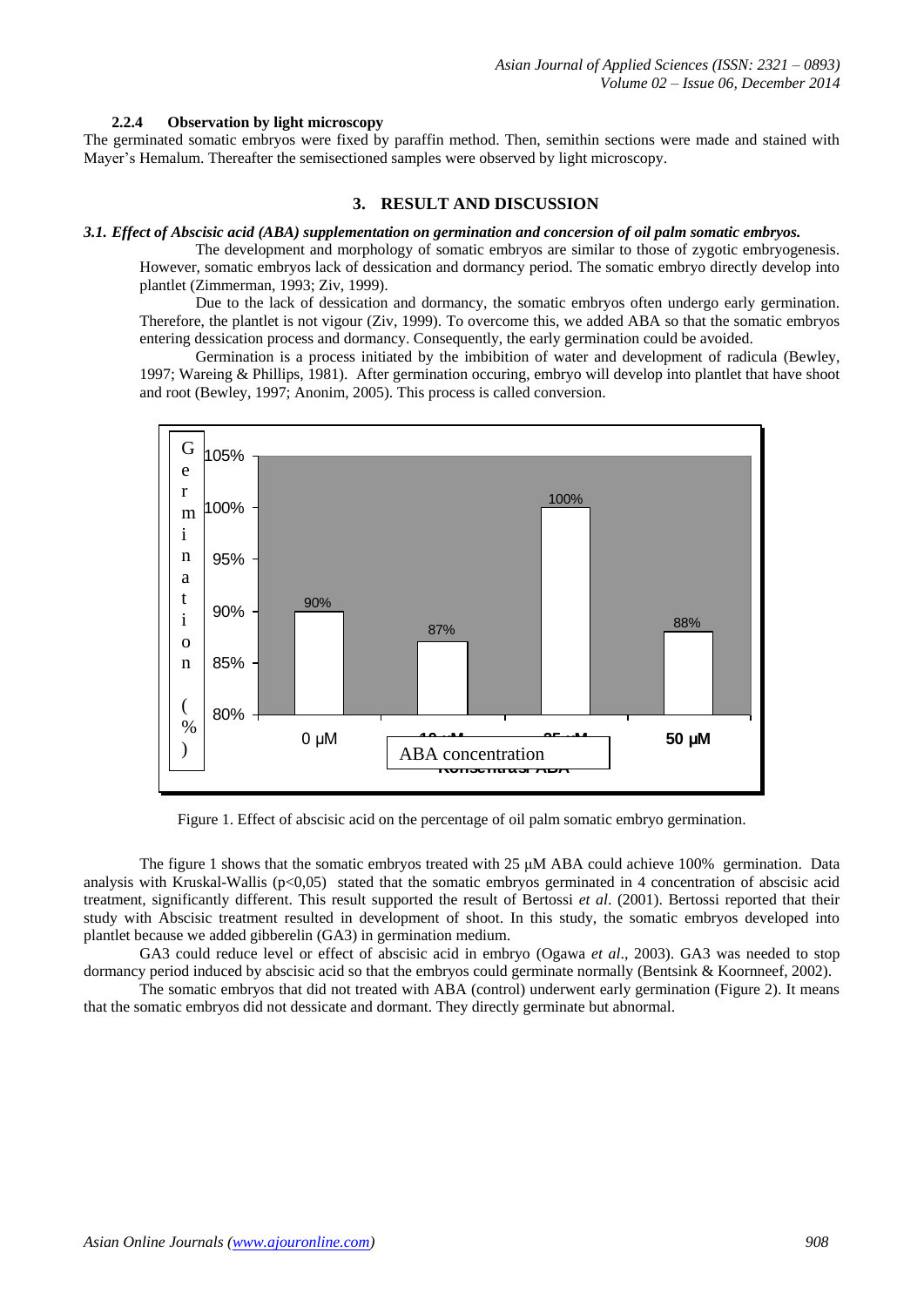

Figure 2. The somatic embryof of oil palm in control medium (without abscisic treatment) underwent early germination (only root, as shown by arrow).



Figure 3. Effect of abscisic acid on the conversion of oil palm somatic embryos



Figure 4. The somatic embryos developed into root [A], shoot [B], shoot and root (plantlet) [C], dan did not germinatei  $[D]$  (Note :  $\rightarrow$  = root;  $\rightarrow$  = shoot)

Figure 3 shows the result of observation on the effect of abscisic acid in conversion of oil palm somatic embryos. Conversion is a process of somatic embryo development into shoot and root. We named it plantlet (Anonim, 2005). The control also shows 7#% conversion into plantlet. Perhaps it was due to the addition of glutamine in the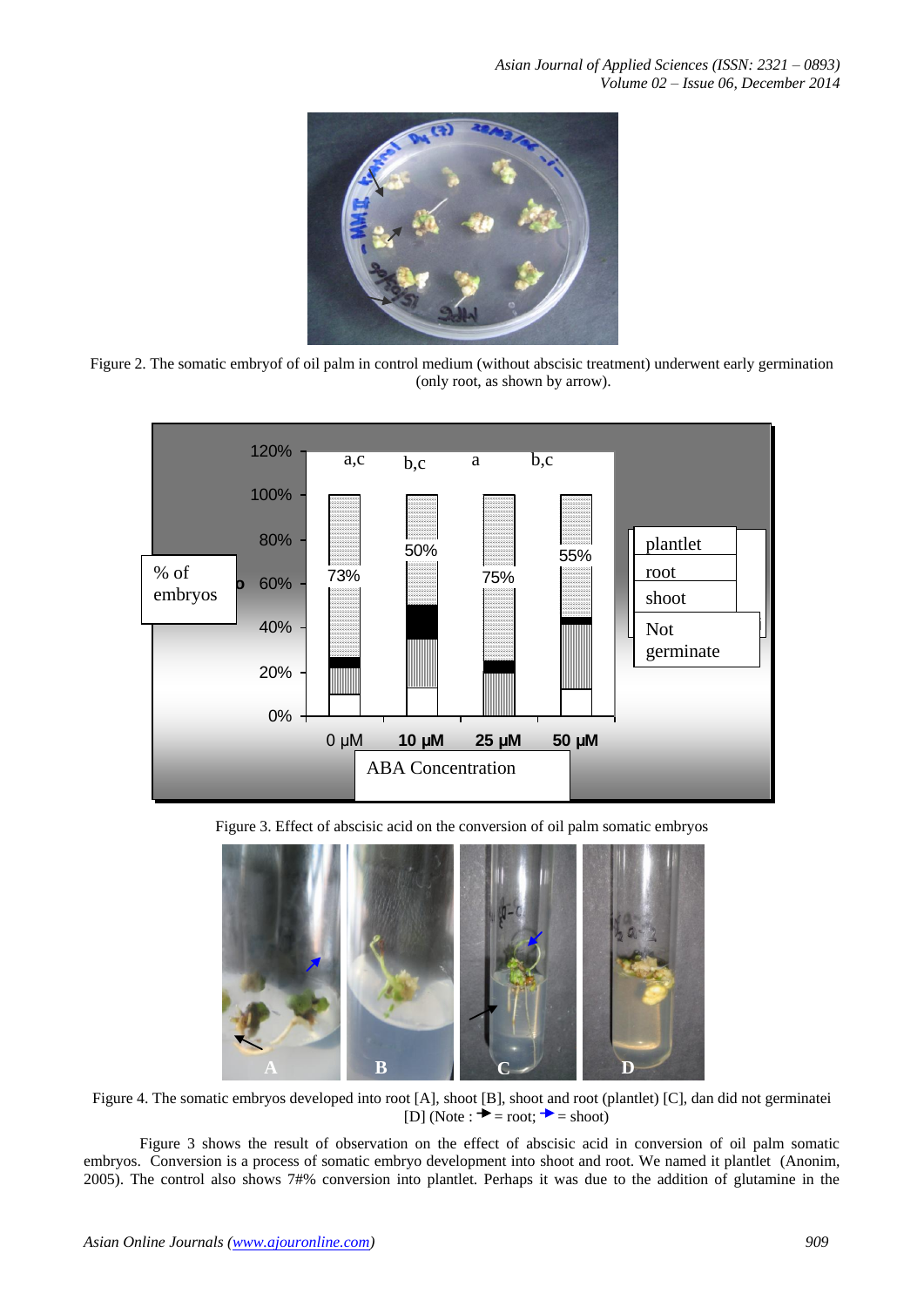previous medium (MM I). Glutamine is an amino acid that helps the formation of storage protein needed for germination. The addition of 25 μM Abscisic acid (ABA) showed the highest conversion into plantlet. Figure 4 shows the development of somatic embryos.

### *4.2. Effect of dessication treatment on the germination and conversion of oil palm somatic embryos*

Desiccation tolerance is one of a fundamental character in the seed. This character appear in the late development of seed, namely in final maturation. Dessication tolerance is important in life cucle of a plant as a strategy for adaption so that the seeds could survive during storage (Leprince *et al*., 1993 dalam Mariani *et al*., 2000). Toleransi desikasi merupakan salah satu sifat yang fundamental pada suatu biji. Sifat ini diperoleh pada perkembangan biji tahap akhir, yakni saat maturasi akhir. Toleransi terhadap desikasi sangat penting dalam penyempurnaan siklus hidup tumbuhan sebagai suatu strategi adaptasi agar biji dapat bertahan hidup selama penyimpanan atau adanya cekaman dari lingkungan serta untuk menjamin persebaran spesies (Leprince *et al*., 1993 dalam Mariani *et al*., 2000). Dessication tolerance in somatic embryo should be induced, by adding the abscisic acid in the medium.

There were 3 variation of dessication tolerance, 2,3, and 4 hrs. Data analysis using statistical analysis Kruskal-Wallis (p<0,05) showed that the germination percentage of oil palm somatic embryos in each dessication was not different significantly. Almost all the embryos could germinated in those three variation (Figure 5).



Figure 5. Effect of dessication duration on the germination of oil palm somatic embryos

Figure 5 showed that the somatic embryos could germinated more than 80% in all variation of dessication, 2,3 and 4 hr. Three hr dessication could induce 93.75% germination.

#### *4.3. Histological observation of oil palm somatic embryo in germination and conversin stages by using light microscopy*

A goal in somatic embryogenesis pathway is to achieve an efficient regeneration system. If the structure of somatic embryos similar as that of zygotic embryo, the somatic embryogenesis is efficient (Mariani *et al*., 2000). Somatic embryogenesis could form bipolar structure so that it could save time in plant production system.

Figure 6 showed the histology of converted somatic embryo in oil palm. Fig. 6 A indicated the shoot apical meristem and root apical meristem connected by vascular bundle. This is an important character of somatic embryo. Fig. 6 B indicated tracheid in vascular bundle. Tracheid is one of xylem component (Campbell *et al.,* 1999).

Based on the result and discussion, we could conclude that the addition of abscisic acid and dessication treatment could increase the germination and conversion of oil palm somatic embryo. Therefore, the regeneration of oil palm somatic embryo in this study is efficient and could be applied in others plants.